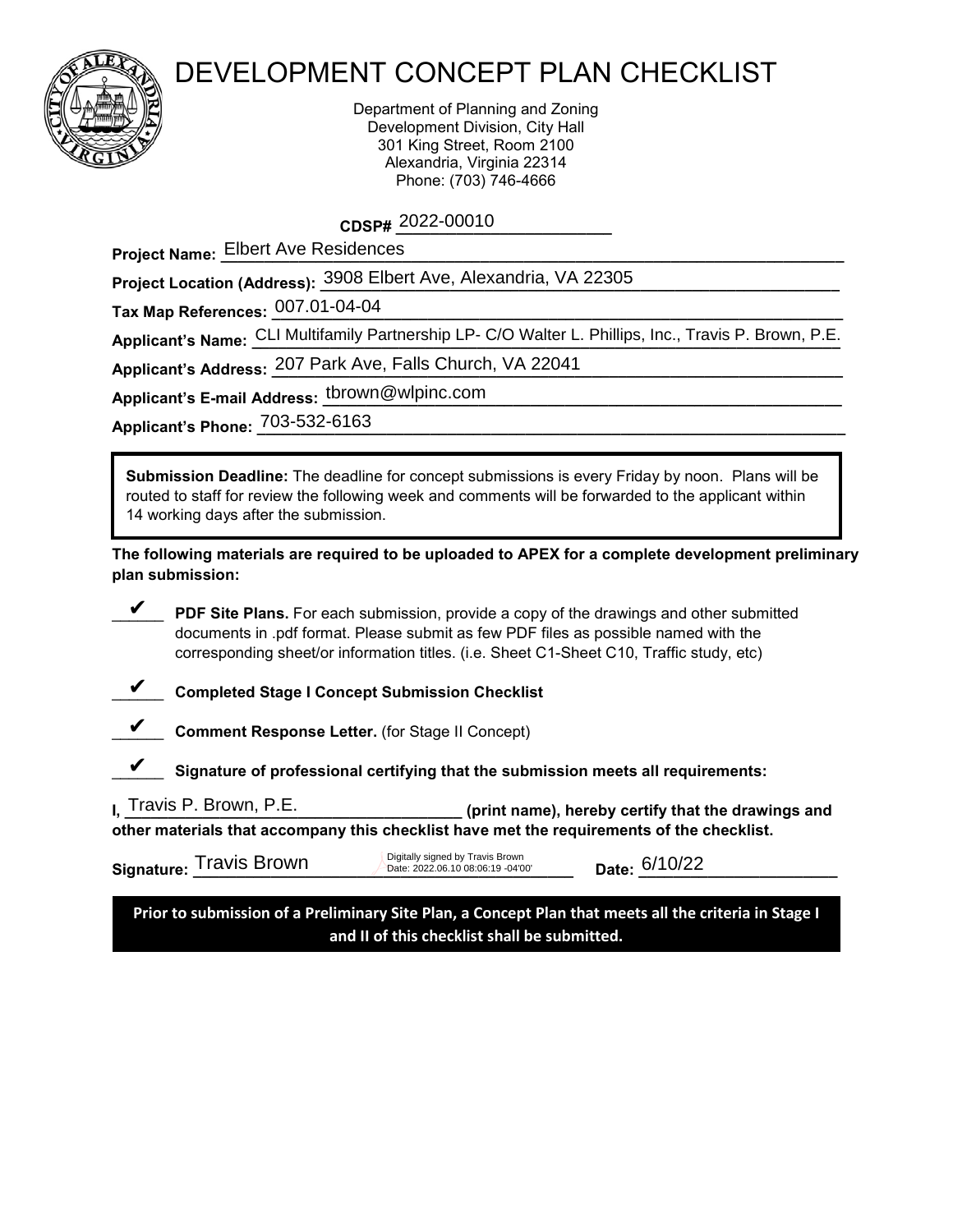**The following sheets and information are required for every submission. Additional sheets and information should be provided where necessary to demonstrate compliance with City requirements or conditions of approval. Further, provide the appropriate page/sheet number(s) for each of the checklist items listed below.**

# *Stage I Concept Submission – Overall General Concept Design:*

- P-0101 A brief narrative explaining existing site conditions, zoning of the property, and the proposed development
- \_\_\_\_\_\_ Existing and Proposed Trip Generation (ADT) using ITE Trip Generation Method P-0101

#### *Formatting Requirements:*

- PDF Print Size. ALL
- Concept Plan at a scale of  $1"$  = 20' or  $1"$  = 30' ALL
- North arrow with reference to source of meridian ALL

#### *Existing Conditions:*

- P-0302 Existing property lines (with course and distance)
- Public streets, private streets, and alleys appropriately labeled P-0302
- Existing easements, major public utility lines, and any other encumbrances that may impact development P-0302
- Delineation of all floodplains, resource protection areas, associated buffers, and existing stormwater facilities P-0302
- \_\_\_\_\_\_ Information on soils, environmental issues, and contamination known to applicant P-0101
- Significant site features (existing retaining walls, steep slopes, etc.) P-0302
- Local Historic District Boundaries and designated 100-Year Old Buildings N/A

#### *Proposed:*

- P-0401 Proposed property lines (with course and distance)
- \_\_\_\_\_\_ Building footprints and entrances P-0401
- Proposed uses and location of uses in buildings P-0401
- Tabulations of lot area(s) P-0101
- Approximate tabulations of density, gross square feet of buildings, building height, number of units, total open space, area of disturbance during construction, and proposed parking compared to zone requirements and/or limitations P-0101
- Public and private streets appropriately labeled P-0401
- Driveways, parking areas, access aisles, and site entrances P-0401
- Location and area measurements for each open space in project P-0402
- Significant proposed site features (such as retaining walls, steep slopes, etc.) P-0401
- \_\_\_\_\_\_ Concept I landscape plan submission requirements (see Chapter 5 of [City of Alexandria 2019](https://www.alexandriava.gov/uploadedFiles/recreation/ParkPlanning/LandscapeGuidelinesFinalv2Final.pdf)  [Landscape Guidelines\)](https://www.alexandriava.gov/uploadedFiles/recreation/ParkPlanning/LandscapeGuidelinesFinalv2Final.pdf) P-0302

#### *Green Building:*

 $P$ -0201 The applicant will provide a statement indicating their intent to meet the requirements of the City [of Alexandria 2019 Green Building Policy](https://www.alexandriava.gov/uploadedFiles/planning/info/GreenBuildingPolicy2019CCApproved.pdf)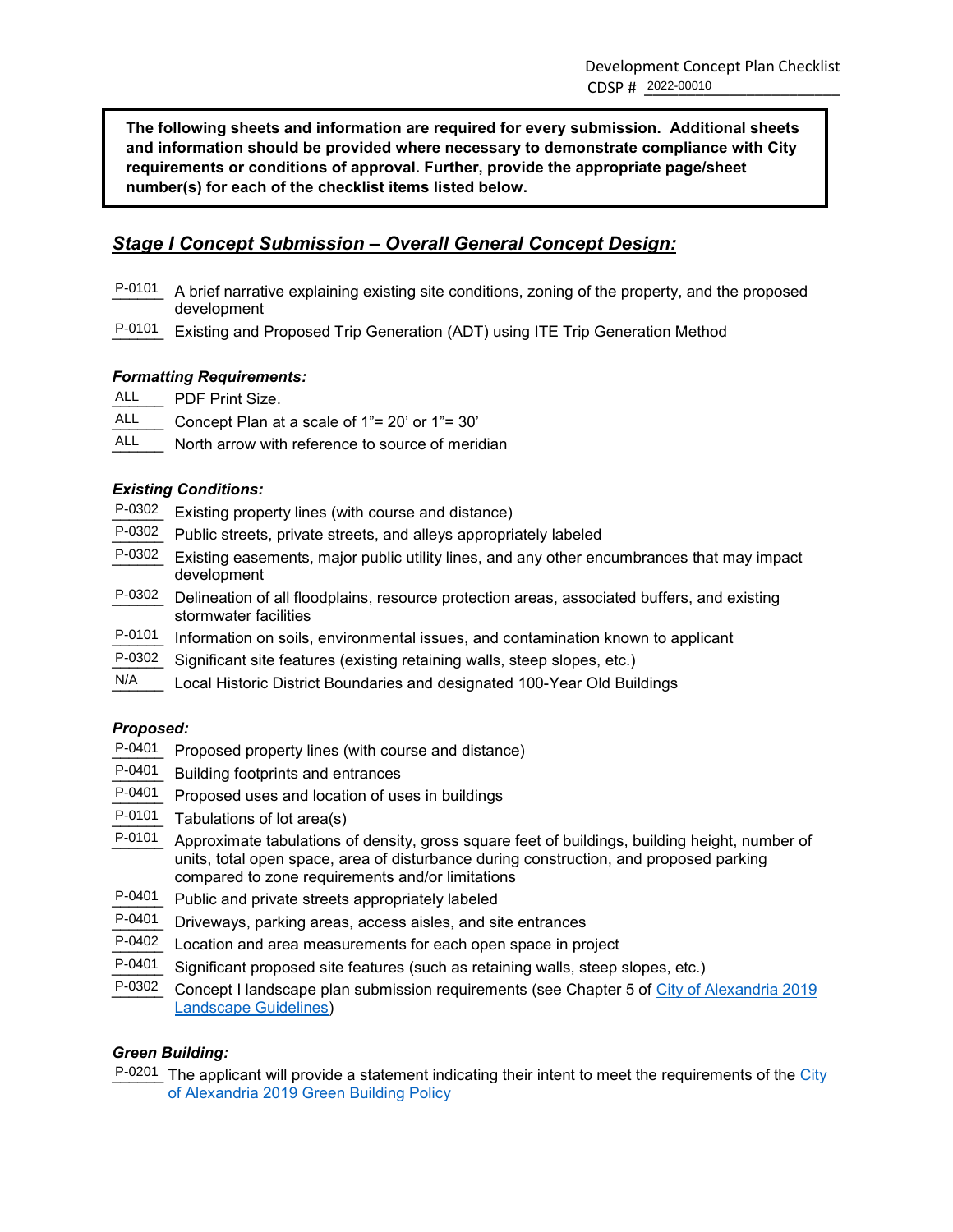# *Stage II Concept Submission and Subsequent Submissions:*

**ONCE CONSENSUS HAS BEEN REACHED ON THE GENERAL BUILDING LOCATION AND SITE LAYOUT, A STAGE II CONCEPT SUBMISSION SHOULD BE FILED. THE STAGE II SUBMISSION SHOULD INCLUDE ALL INFORMATION REQUIRED IN THE STAGE I SUBMISSION AS WELL AS THE INFORMATION IDENTIFIED BELOW.**

# *Narrative Requirements:*

A response narrative addressing City comments to previous submissions ATTACHED

- Clearly identify the revised location/configuration of the building and changes to the site design as a result of the Stage I review ATTACHED
- Statement as to whether the project is a federal undertaking (i.e., does the project involve federal funds, reviews or permits) and identify how the project will comply with Section 106 of the National Historic Preservation Act of 1966 P-0201

# *Format Requirements:*

| ALL | Scale of $1" = 20'$ or $1" = 30'$ |  |
|-----|-----------------------------------|--|
|-----|-----------------------------------|--|

- North point with reference to source of meridian ALL
- Required architectural elevation sheets shall be submitted in color A3.1
- ALL Name, address, signature and registration number of professionals preparing the plan, certifying that the submission meets all requirements
- Include all of the Development Concept Plan Checklist requirements ALL
- Submit an electronic copy of all submission materials in .pdf format ATTACHED

#### *Cover Sheet:*

- Name and address of the developer, property owner, engineers, attorney and others on the development team P-0101 ALL<br>ALL<br>Cover<br>P-0101<br>P-0101<br>P-0101<br>Zoning<br>P-0101<br>P-0101<br>P-0101<br>P-0101<br>P-0101<br>P-0101<br>P-0101<br>P-0101<br>P-0101<br>P-0101<br>P-0101<br>P-0101<br>P-0101<br>P-0101<br>P-0101<br>P-0101<br>P-0101<br>P-0101<br>P-0101<br>P-0101<br>P-0101<br>P-0101<br>P-0101<br>P-0101<br>P-0101<br>P-010
- \_\_\_\_\_\_ A narrative description of the project P-0101
- \_\_\_\_\_\_ Location Map P-0101
- A list of all special use permits, site plan and modifications being requested P-0101
- Sheet Index P-0101

#### *Zoning Tabulations:*

- Zoning of the site P-0101
- P-0101 Existing uses on the site
- Proposed uses on the site P-0101
- Lot area (required and provided) P-0101
- Refined tabulations of lot area(s), density, FAR, building height, parking layout, open space, and proposed parking compared to zone requirements and/or limitations P-0101
- Number of dwelling units and unit types P-0101
- \_\_\_\_\_\_ Units/Acre for residential uses P-0101
- Gross floor area and net floor area of all structures. P-0101
- \_\_\_\_\_\_ Open space (at grade, above grade and total; public, private, private with public access easement and total) with square foot total and percentage P-0101
- Average finished grade and height for each building P-0101
- Building setbacks (required and proposed) for each building P-0101
- Lot frontage (required and provided) P-0101
- P-0101 Parking Spaces (compact, standard, handicap and total)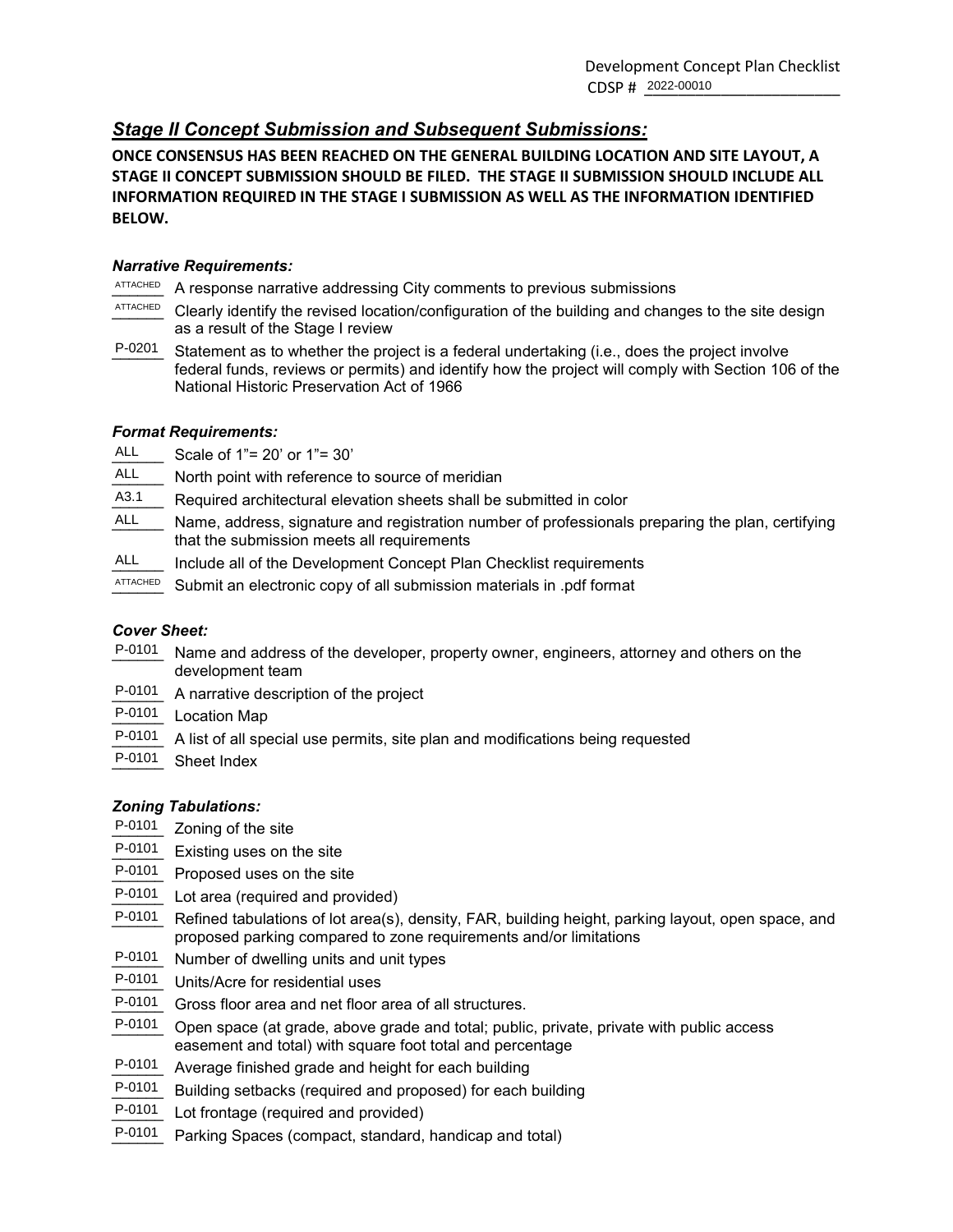\_\_\_\_\_\_ Loading spaces (required and provided) P-0101 2022-00010

P-0101 Existing and Proposed Trip Generation (AM and PM Peak Hour) using ITE Trip Generation method

#### *Existing Site Conditions:*

- Existing conditions plan that includes existing property lines (with course and distance) P-0302
- Information on topography (contour lines at two-foot intervals across site and immediately adjacent areas) P-0302
- A statement whether or not the site has areas of marine clay P-0201
- A statement describing any known or expected contamination or brief narrative of due diligence completed (site history) if none is expected P-0101
- Existing tree survey (see requirements of the [City of Alexandria 2019 Landscape Guidelines\)](https://www.alexandriava.gov/uploadedFiles/recreation/ParkPlanning/LandscapeGuidelinesFinalv2Final.pdf) P-1201

#### *Concept Site Plan:*

- Public Utilities (full description labeled with flow direction, where applicable) P-0401
- Significant proposed site features (such as retaining walls, steep slopes) P-0401
- Site sections P-0201/A3.1
- Contextual Site Plan showing the proposed project site(s) and adjacent areas affected by the project P-0301
	- Proposed project site appropriately labeled P-0301
	- Display a minimum of a quarter (1/4) mile in radius of proposed project P-0301
	- Existing property lines, buildings, streets, metro, transit stops and routes, and major thoroughfares, if any, appropriately labeled P-0301
- Dimensions for circulation patterns and lane widths P-0401
- Public streets, private streets, and alleys appropriately labeled P-0401
- \_\_\_\_\_\_ Roadway and Parking Dimensions P-0401
- Alignment and major features of existing and public proposed utilities P-0401
- Emergency vehicle access to the site and buildings P-1301
- Show any transition zone setback, if applicable N/A
- \_\_\_\_\_\_ Conceptual plans for open space and graphic depiction of included areas used for the calculations P-0402
- Indicate whether project is located in the Combined Sewer Area P-0201
- If additional sanitary flows exceed 10,000 GPD, provide statement on adequate outfall per Memo to Industry 2006-0014 (Effective July 1, 2014) P-0201
- If post-development stormwater runoff exceeds pre-development, provide statement addressing planned mitigation P-0701/2
- Identify stormwater outfall to receiving storm trunk sewer on plan P-0701
- \_\_\_\_\_\_ Obtain scope of work from Alexandria Archaeology to satisfy archaeological requirements P-0101
- Preliminary subdivision plat which shall contain all information required in Section 11-1706 of the Zoning Ordinance N/A

#### *Environment:*

- Resource Protection Areas (RPA) as defined in [Article XIII](https://library.municode.com/va/alexandria/codes/zoning?nodeId=ARTXIIIENMA) of the Zoning Ordinance P-0101
- \_\_\_\_\_\_ Identify constituents and approximate area of soil and/or groundwater contamination P-0101
- Narrative describing how the project will comply with the stormwater quality requirements of **[Article XIII](https://library.municode.com/va/alexandria/codes/zoning?nodeId=ARTXIIIENMA)** of the Zoning Ordinance P-0701
- L-0101 Concept II Landscape Plan submission requirements (see Chapter 5 of [City of Alexandria 2019](https://www.alexandriava.gov/uploadedFiles/recreation/ParkPlanning/LandscapeGuidelinesFinalv2Final.pdf) [Landscape Guidelines\)](https://www.alexandriava.gov/uploadedFiles/recreation/ParkPlanning/LandscapeGuidelinesFinalv2Final.pdf)